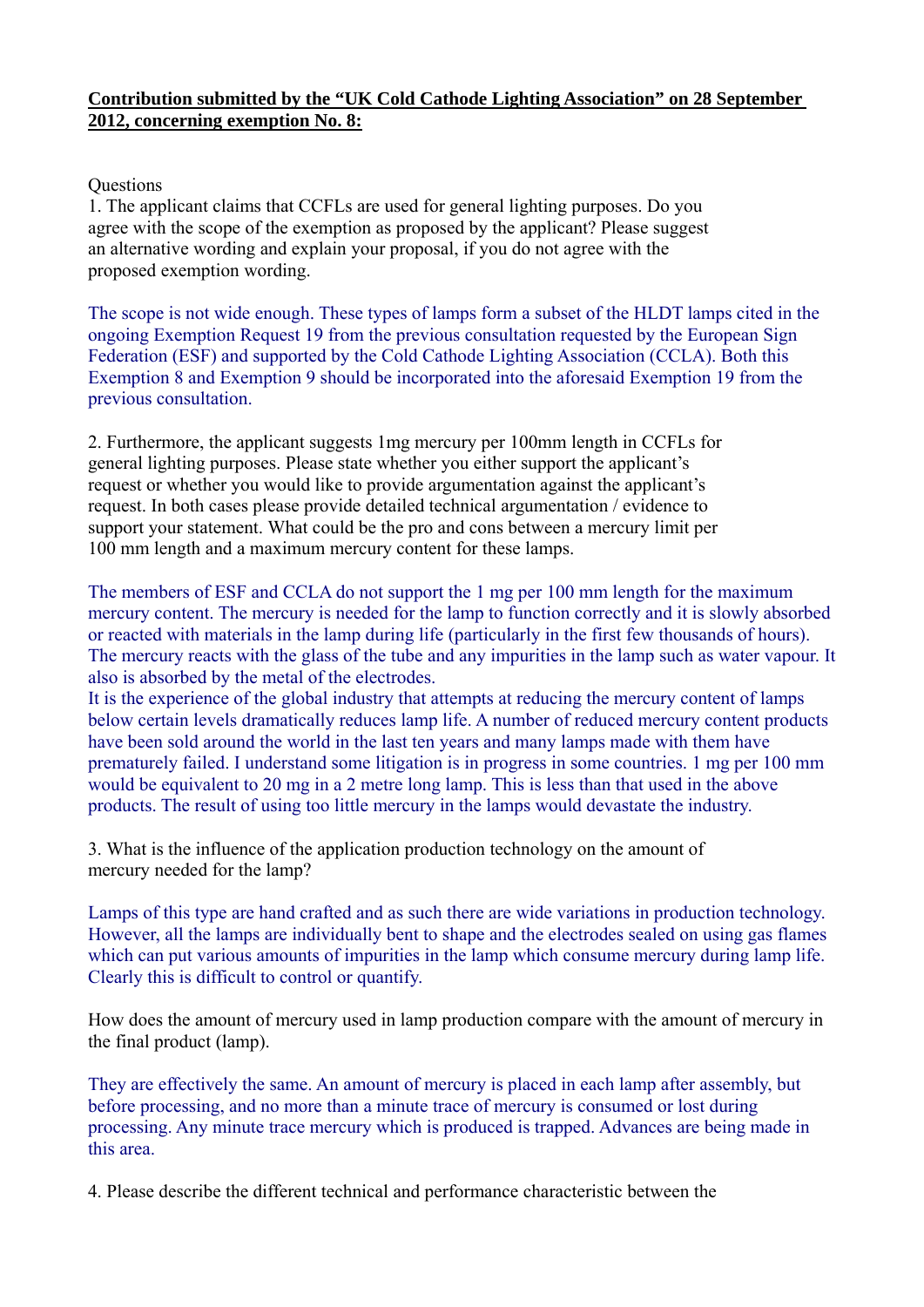lamps according to the existing exemptions  $2(b)(4)$ ,  $3(a)$ ,  $3(b)$  and especially for  $3(c)$ of Annex III and the lamps for general lighting purposes.

Until recently we had considered these CCFLs to come under exemption 4(f). However, the introduction of Exemption 3, which specifically mention CCFL, meant that 4(f) could no longer apply. However Exemption 3 was clearly designed for CCFL and EEFL of small diameter, low current lamps used for backlighting displays etc. Lamps of say up to 5 mm outside diameter and running at less than 10 mA. However this was not clearly stated in the scope.

2(b)(4) Lamps for other general lighting and special purposes (e.g. induction lamps) No limitation of use until 31 December 2011; 15 mg may be used per lamp after 31 December 2011

The limit is too low for our CCFL to function correctly. Induction lamps, for example are mass produced whereas our lamps are hand crafted and operate using cold cathode electrode – not induction.

3 Mercury in cold cathode fluorescent lamps and external electrode fluorescent lamps (CCFL and EEFL) for special purposes not exceeding (per lamp):

3(a) Short length ( $\leq$  500 mm) No limitation of use until 31 December 2011;

3,5 mg may be used per lamp after 31 December 2011

3(b) Medium length (> 500 mm and ≤ 1 500 mm) No limitation of use until 31 December 2011; 5 mg may be used per lamp after 31 December 2011

3(c) Long length (> 1 500 mm) No limitation of use until 31 December 2011;

13 mg may be used per lamp after 31 December 2011

As explained above these limits can be applied to small diameter lamps for use in backlighting applications. (Lamps of say up to 5 mm outside diameter and running at less than 10 mA.) Our lamps range from 6 mm to 38 mm outside diameter and can be run at 25 to 250 mA depending on the diameter and electrodes used. They can also be up to 3 metres long. Substantially more mercury is required to compensate for the much larger surface areas of the glass, phosphor coating and electrodes, and the much larger quantities of impurities in the increased volume of the lamps absorbing/reacting with mercury. Note that the area goes up in proportion to the diameter, and the volume by the square of the diameter. So a 25 mm diameter lamp will have 5 times the area and 25 times the volume of the same length of 5 mm diameter lamp. Electrodes are several orders of magnitude bigger in our CCFL compared to CCFL for backlighting displays. Note that if you take the 3(c) limit for displays of 13 mg, allow for 5 times the area, this is equivalent to 65 mg for a 25 mm diameter lamp. Add additional mercury to allow for the volume and electrodes and higher current, and 100 mg per lamp is not unreasonable.

5. Please provide test results/protocols that clearly indicate that CCFLs containing mercury deliver significant technical advantages over LEDs.

Unfortunately, test results tend to be proprietary and therefore not freely available. However, we can draw some conclusions from applying logical thinking, as follows:-

- 1) As individual objects, modern LEDs tend to have comparable or better efficacy than fluorescence based lamps, on paper (in terms of lumens per Watt).
- 2) However, LEDs are point sources and our lamps are linear sources. To convert the point source LED to a linear source requires the use of complex lenses and/or diffusers. The application of these greatly reduces the efficacy of the LED to below that of fluorescence based lamps. This results in lower lumen per metre per Watt figures for LEDs versus CCFL or similar technologies.